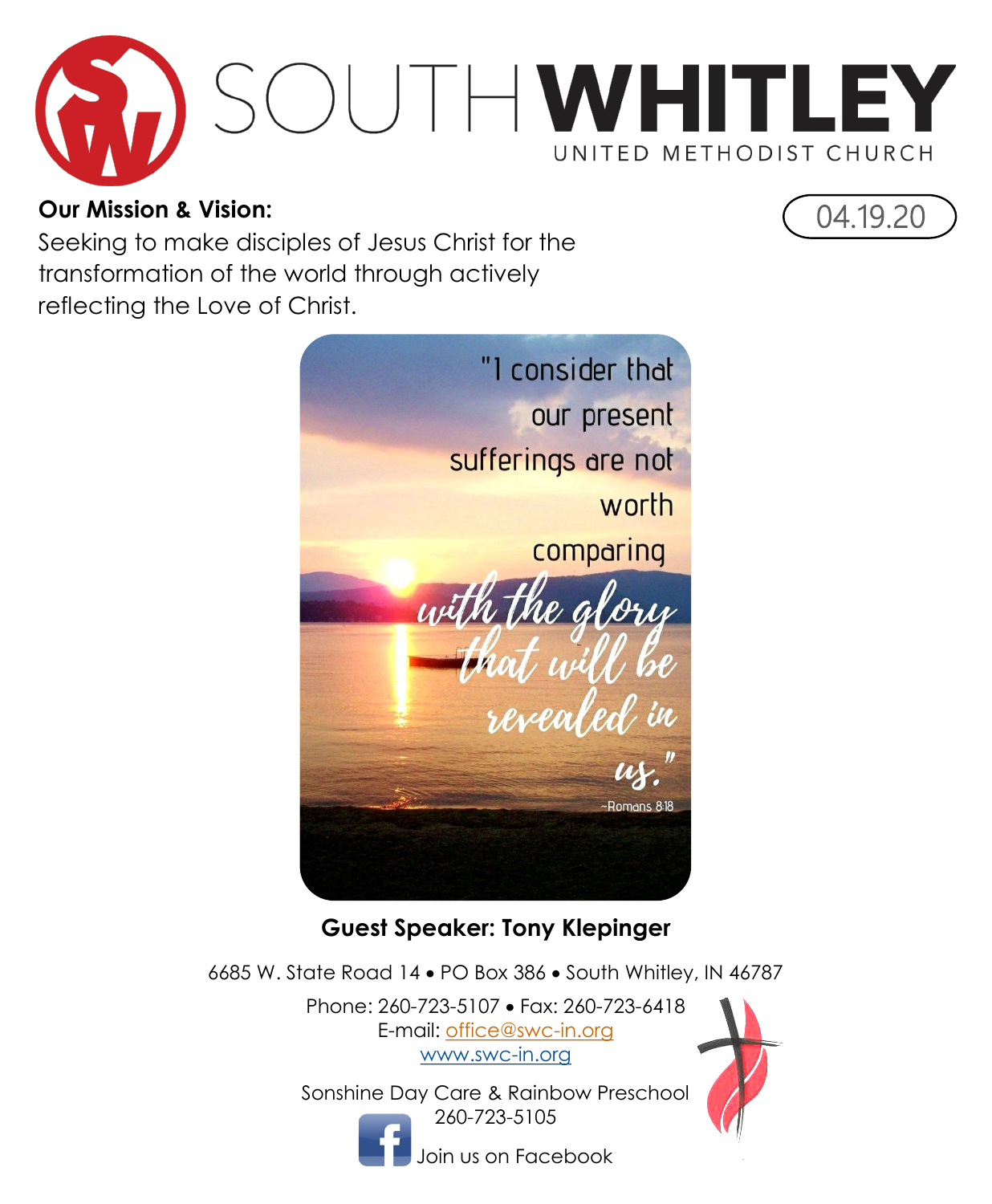staff

**Worship Leader:** Dylan Haines **Children's Ministry Director:** Julie Klepinger **Youth Ministry Director:** Tony Klepinger **Rainbow Preschool Director:** Traci Kreider **Sonshine Child Care Director:** Jodi Sims **Pastor:** Jerry Milner

# worship & more



The world is wrestling with COVID-19, the corona virus, and we as a church and indi-

viduals must respond responsibly as well. The following temporary measures are in place:

- Sunday morning worship is suspended and will be recorded and made available through the internet or by recorded media. Check the **[church](http://www.swc-in.org)  [website](http://www.swc-in.org)** and **[Facebook page](https://www.facebook.com/pg/South-Whitley-United-Methodist-Church-106173364366/about/)** for the recorded worship service and for a way to participate. (Grow-pray-study worship guide can be found on p. 3)
- ALL small groups including ministry team meetings are suspended.
- Sunday evening Fusion Youth Group is suspended.
- The Preschool is suspended following the Whitko school system.
- The child care will operate as long as it is in compliance with state and county guidelines and has enough staff and children to make it financially viable.
- We are exploring on-line giving and encourage continued financial support of Christ's mission and ministry here at SWUMC. Checks can be mailed to the church at South Whitley UMC, PO Box 386, South Whitley, IN 46787.

### church office note

With the governor's "shelter in R place" order, Sherina will be working from home and only in the church office on Wednesdays 9am-3pm to care for items that cannot be handled remotely. You can contact her via the church email: [office@swc-in.org.](mailto:office@swc-in.org) If you need to reach pastor Jerry, the best way to reach him is to call his cell, 941-376-5678 or [jfmilner59@gmail.com.](mailto:jfmilner59@gmail.com) If you have a prayer request, you can email it to the church. If it is an immediate prayer request need, call Jodi Sims at 260-609-3029.

### daily devotions



to their "New Every Morning" web page where they share daily reflections from the Upper Room Books.

### hallenges/next steps

Listed below are the spiritual challenges/ next steps. We wish you the best as you follow through on any of the next steps you have chosen!

- I will Pray for, Call, Text, Email, or Send a note to 5 people this week to encourage them. \_\_yes; \_\_no
- I will remember those impacted by COVID-19 in their physical & emotional health or finances. yes; no
- I will continue to support Christ's work through South Whitley UMC through: **Prayers** 
	- \_\_ On-line worship at: **[www.swc-in.org](http://www.swc-in.org)**
	- \_\_ Finances: Mail check to: SWUMC, PO
		- Box 386, South Whitley, IN 46787